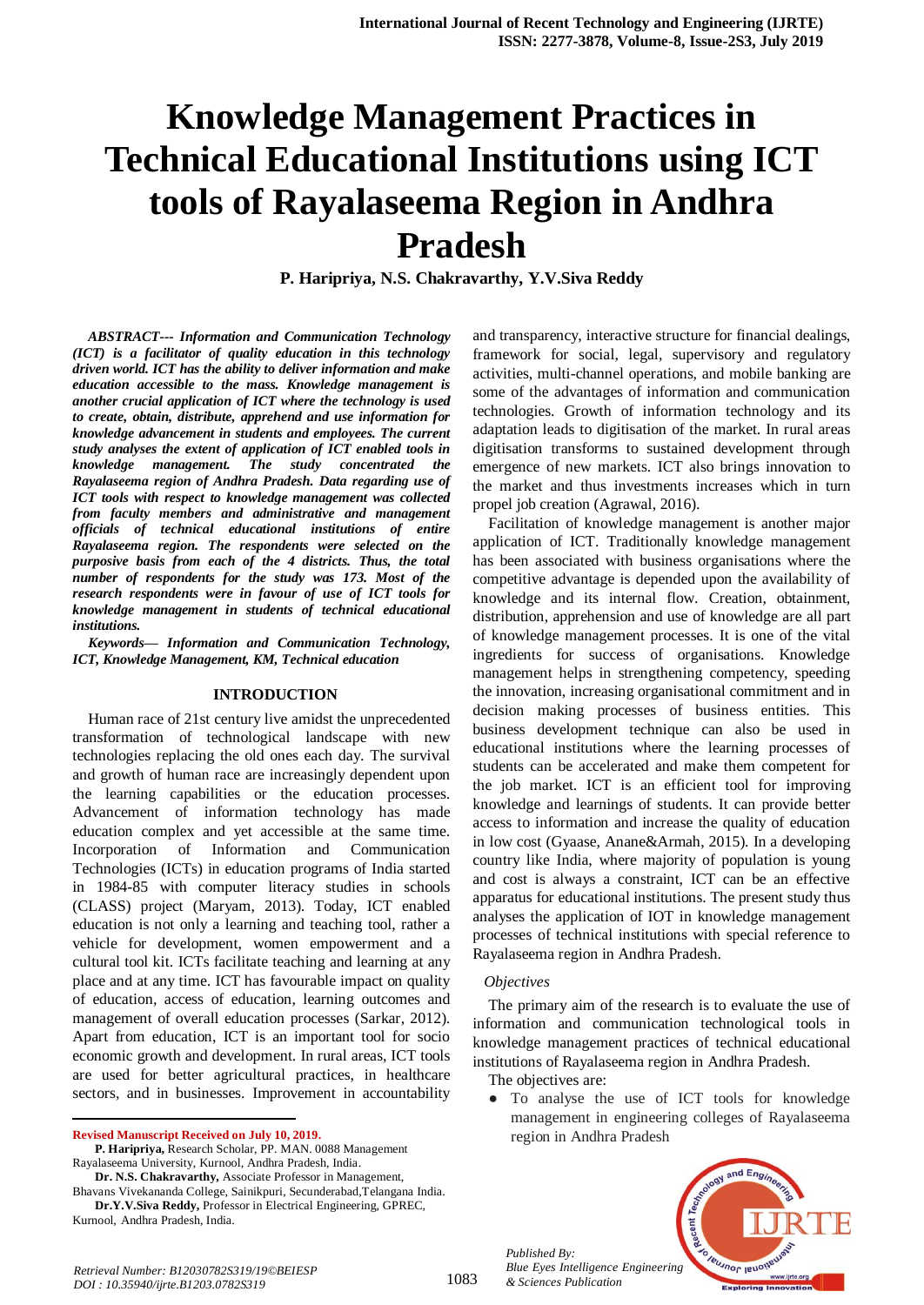- To assess the knowledge management practices followed by technical educational institutions in Rayalaseema region of Andhra Pradesh
- To analyse the key areas in the technical educational institutions where knowledge management practices are being followed
- To examine how ICT enabled knowledge management practices lead to strengthen the human resources
- To assess the shortcomings of present ICT enabled knowledge management practices of technical educational institutions in Rayalaseema region of Andhra Pradesh
- To offer suitable suggestions for further improvement of ICT enabled knowledge management practices

# **LITERATURE REVIEW**

## *Significance of Knowledge management in institutions of higher learning*

Nawaz and Gomes (2014) reviewed the state of knowledge management in higher education institutions in their study. The paper pointed two strategies of knowledge, which are strategic knowledge and innovations knowledge. Strategic knowledge defines basic knowledge as explicit and tacit, on the other hand innovative knowledge considers strategic knowledge as the basic knowledge. Both the strategies work towards knowledge management of students

in higher educational institutions. The primary motivation behind higher educational knowledge management is to produce knowledge workers who can exhibit better cognitive, analytic and managerial skills. These people can share their knowledge in or out of University and collaborate for organisational development.

Laal (2011) in his study on knowledge management in higher education postulated that knowledge management is a systematic activity which requires a standardised framework. The processes as described by the researcher for better management of knowledge are:

- Development of fundamental processes and competence
- Figuring the missing elements
- Benchmarking the activities
- Dissemination of internal knowledge
- Developing supportive learning environment
- Working on studied knowledge gaps
- Inspection of assumptions
- Explicit description of Implicit information
- Learning from failures

Pinto (2014) proposed a framework for improvement in knowledge management practices of higher education institutions. The researcher presented the practices of knowledge management which is represented in table 1.

| Sl. No. | Knowledge management practices | Description                                                                                                                                            |
|---------|--------------------------------|--------------------------------------------------------------------------------------------------------------------------------------------------------|
|         | Communities of practice        | This is formed by learners. The interest of learners are similar in nature and<br>they may also belong to same organisation, activity or group         |
|         | <b>Best Practices</b>          | This step includes identification and assimilation of practices that are both<br>efficient and productive. It is also part of the benchmarking process |
| 3       | Learned lessons                | The gathered and learned lesson has to be validated so as to determine the<br>learning progress                                                        |
| 4       | Formal training                | This consists of teaching or learning session with study materials. Workshops,<br>seminars and conferences are some of the examples                    |
| 5       | Social interaction             | Collaboration with known or unknown people over internet based platforms for<br>information and learning                                               |
| 6       | Competence maps                | It is the representative format of skills, knowledge and competence of human<br>capital of any organisation                                            |
|         | Corporate Education            | This program include educational activities for employees of any organisation<br>to associate them with core business objectives and strategies        |

## **Table 1: Knowledge management practices**

Source: Pinto (2014)

# *Strategy of IT in enhancing knowledge management in engineering colleges*

Madhar (2010) studied the knowledge management practices of applied science colleges and postulated that advancement of technology has bought new changes in the way knowledge management has been originally carried out. Knowledge managers are the important facilitators of knowledge management practices. The roles of knowledge manager are to innovate novel knowledge, disseminate gathered knowledge among the fellow beings and apply the acquired knowledge

*Published By: Blue Eyes Intelligence Engineering & Sciences Publication* 



1084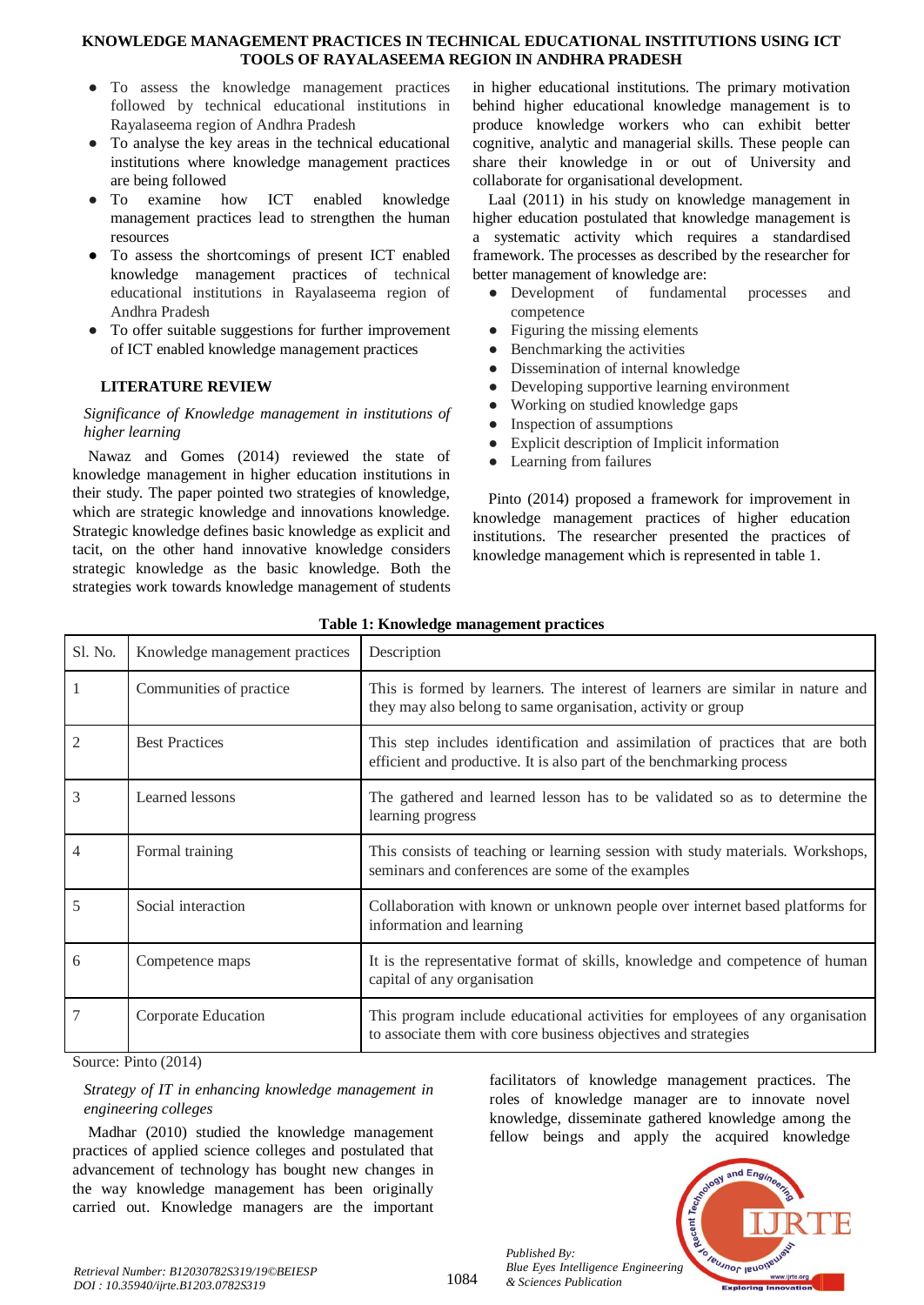wherever necessary. The study described three knowledge management initiatives. Those are: external structure initiative, internal structure initiative, and competence initiative. Proper adoption of these initiatives in managing the knowledge management activities will result in optimal management of human capital in educational institutions.

## *Research Gap*

The review of literatures disclosed the gap in researches relating to ICT for knowledge management in technical institutions in India. There is scarcity of studies on the topic and pertaining to Rayalaseema region none exists. The relevance and importance of ICT for technical education in India is indisputable. However, in the absence of quality research the state of ICT enabled knowledge management practices and its associated characteristics such as impacts and limitations are unknown. This research can bridge that gap and provide suggestions for improvement of ICT enabled knowledge management practices.

## **MATERIALS AND METHODS**

**Method:** The research is applied research and follows descriptive research methodology. Deductive research approach is followed in this study for data collection which is quantitative in nature.

**Population and Sampling:** The population of the study is faculty members and administrative and management officials of technical educational institutions of entire Rayalaseema region in Andhra Pradesh. For selection of representative sample, stratification was carried out on the basis of administrative areas. The Rayalaseema region is constituted of 4 districts. Multistage sampling technique was adopted, i.e., stratify for selecting the respondents of the study. At the first stage

all four districts were selected. In the final stage, from each of the districts, a modest sample was selected on the purposive basis and the total number of respondents for the study was 173. Table 2 represents the distribution of sample respondents across the 4 districts.

| Table 2: Distribution of Sample Respondents in |
|------------------------------------------------|
| revenue divisions                              |

| <b>Districts</b> | Number of Respondents | Percentage |
|------------------|-----------------------|------------|
| Kurnool          | 58                    | 33.5       |
| Kadapa           | 34                    | 19.6       |
| Anantapur        | 37                    | 21.3       |
| Chittoor         | 44                    | 25.6       |
| <b>Total</b>     | 173                   | 100        |

*Source: Field Survey*

**RESULTS**

**Instrument:** A set of close ended questionnaire was prepared for primary data collection through survey method. For secondary data, information was sought from concerned educational institutions.

**Data Analysis:** The collected data was analysed through statistical tests such as mean scores, frequencies, percentages, significance, Chi Square analysis and ANOVA using SPSS software.

**Ethical consideration:** Prior permissions were taken from concerned authorities for data collection. The anonymity and confidentiality of the respondents are maintained. The researcher declares that there is no conflict of interest.

|       |                                   | Frequency | Percent | Valid Percent | <b>Cumulative Percent</b> |
|-------|-----------------------------------|-----------|---------|---------------|---------------------------|
| Valid | <b>Applied Electronics</b>        |           | .6      | .6            | .6                        |
|       | Civil engineering                 | 4         | 2.3     | 2.3           | 2.9                       |
|       | <b>Computer Science</b>           | 86        | 49.7    | 49.7          | 52.6                      |
|       | <b>Electrical Engineering</b>     | 34        | 19.7    | 19.7          | 72.3                      |
|       | Electronics and Telecommunication | 35        | 20.2    | 20.2          | 92.5                      |
|       | Mechanical Engineering            | 13        | 7.5     | 7.5           | 100.0                     |
|       | Total                             | 173       | 100.0   | 100.0         |                           |

**Table 3: Engineering branches in Institutions**

From the tablewe conclude that out of 173 respondent, 49.7% have computer science, 20.2% have electronic and telecommunication of branches of engineering course. It is also represented in bar graph.

|  | Table 4: Primary sources of teaching materials in institutions |  |  |  |
|--|----------------------------------------------------------------|--|--|--|
|--|----------------------------------------------------------------|--|--|--|

|       |                                      | Frequency | Percent | <b>Valid Percent</b> | Cumulative Percent   |
|-------|--------------------------------------|-----------|---------|----------------------|----------------------|
| Valid | Internet                             |           | 4.0     | -4.6                 | $-4.6$               |
|       | Notes facilitated by the institution |           | 2.9     | $\Omega$<br><u>.</u> | $\mathbf{r}$<br>ر. ، |



*Published By:*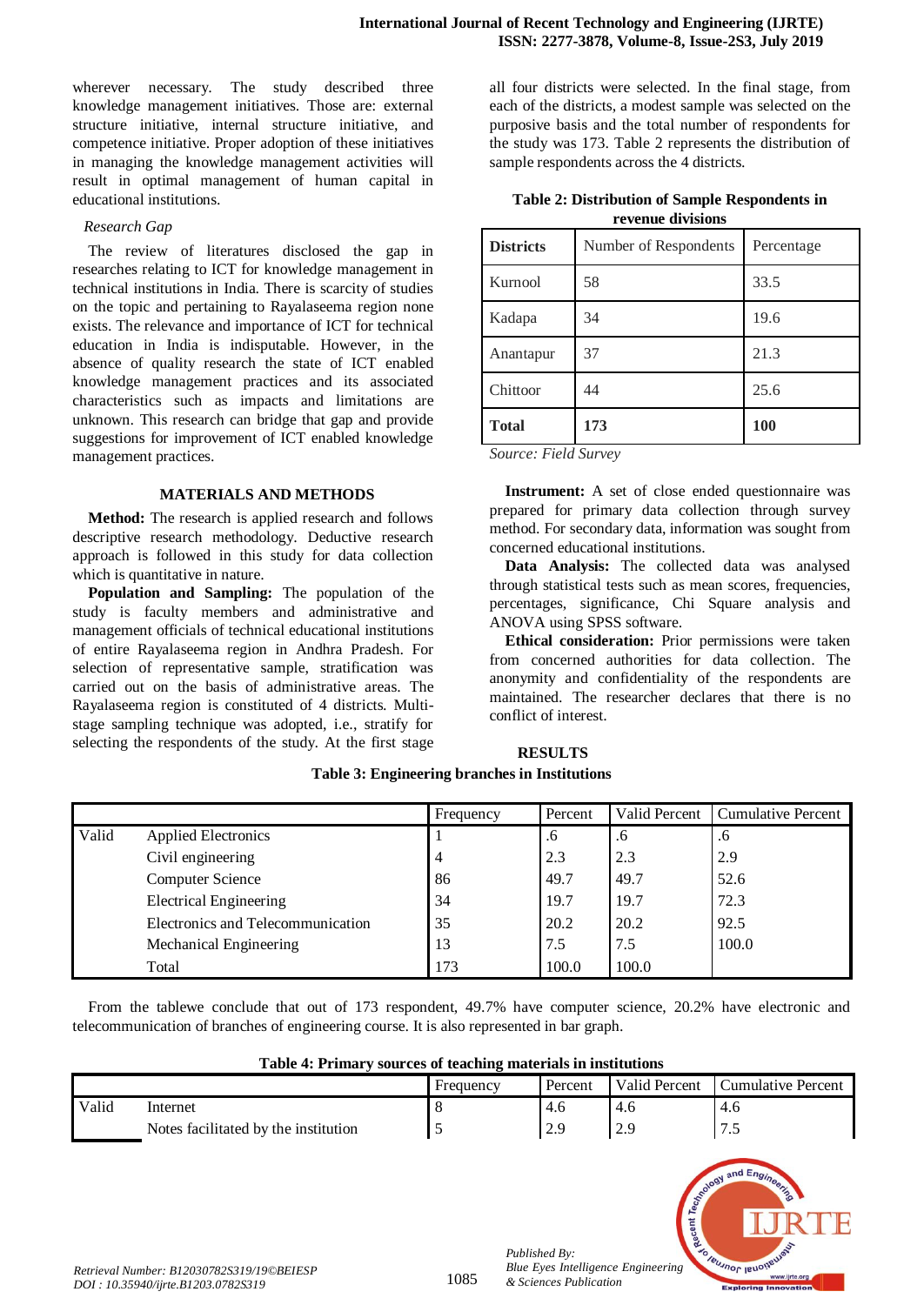| Notes prepared by faculties | 58  | 33.5  | 33.5  | 41.0  |
|-----------------------------|-----|-------|-------|-------|
| Others                      |     | 2.3   | ل و ک | 43.4  |
| <b>Text Books</b>           | 98  | 56.6  | 56.6  | 100.0 |
| Total                       | 173 | 100.0 | 100.0 |       |

From table we conclude that out of 173, 56.6% used textbooks and 33.5% used notes prepared by faculties as the primary sources of teaching materials in institutes.

|       |          | Frequency | .<br>Percent | Valid Percent | <b>Cumulative Percent</b> |
|-------|----------|-----------|--------------|---------------|---------------------------|
| Valid | No       | 26        | 15.0         | 15.0          | 15.0                      |
|       | Not sure | 28        | 16.2         | 16.2          | 31.2                      |
|       | Yes      | 119       | 68.8         | 68.8          | 100.0                     |
|       | Total    | 173       | 100.0        | 100.0         |                           |

## **Table 5: Active Knowledge management system**

Table 5 represents the existence of active knowledge management system in educational institutions. Around 68.8% of the responded acknowledged the presence of active knowledge management system in their institutions.

| <b>Descriptive Statistics</b>                                                                                   |      |                |             |  |  |
|-----------------------------------------------------------------------------------------------------------------|------|----------------|-------------|--|--|
|                                                                                                                 | Mean | Std. Deviation | $\mathbf N$ |  |  |
| The teaching culture of our organisation is flexible                                                            | 4.04 | 0.92           | 165         |  |  |
| Students do not have the obligation towards mandatory<br>attendance in our institution                          | 3.85 | 1.151          | 165         |  |  |
| Students are expected to learn their lessons, in whichever means<br>they find suitable                          | 4.12 | 0.868          | 165         |  |  |
| Our institution promotes creativity among faculties and students                                                | 3.87 | 1.122          | 165         |  |  |
| Management seeks industry-wide best practices of knowledge<br>management                                        | 3.79 | 1.051          | 165         |  |  |
| Management implements knowledge management related best<br>practices in the academic curriculum                 | 3.87 | 1.043          | 165         |  |  |
| Knowledge management practices are encouraged among the<br>faculties and students                               | 4.02 | 0.991          | 165         |  |  |
| Knowledge management practices are recorded positively in the<br>performance appraisal of faculty members       | 3.85 | 1.016          | 165         |  |  |
| Individual faculty members are recognised and facilitated for<br>knowledge management related activities        | 3.91 | 0.993          | 165         |  |  |
| The feedback mechanism is present to evaluate the knowledge<br>management related activities of people involved | 4.09 | 0.936          | 165         |  |  |

**Table 6:Culture of Knowledge management**

Table 6 describes the descriptive statistics of culture of knowledge management in the selected educational institutions. The statement "Students are expected to learn their lessons, in whichever means they find suitable" has the highest mean score (Mean=4.12) which denotes most of the respondents agreed to the statement. Statements "Knowledge management practices are recorded positively in the performance appraisal of faculty members" and "Students do not have the obligation

towards mandatory attendance in our institution" have the least mean score (Mean=3.85) as majority of the respondents opposed the both statements.



*Published By:*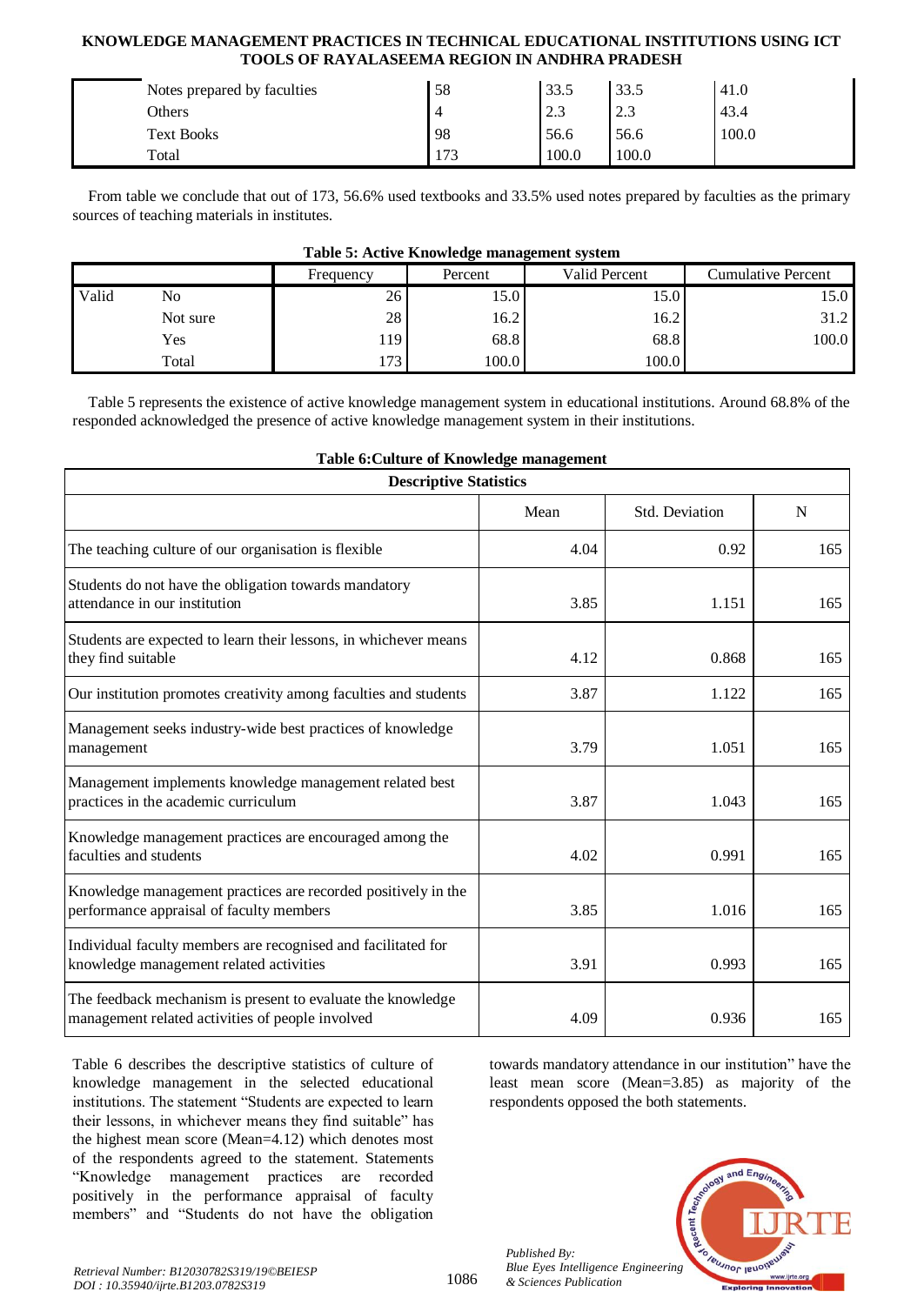| <b>Descriptive Statistics</b>                                                                                                          |      |                   |     |  |  |
|----------------------------------------------------------------------------------------------------------------------------------------|------|-------------------|-----|--|--|
|                                                                                                                                        | Mean | Std.<br>Deviation | N   |  |  |
| Areas, where knowledge<br>management is required, are<br>identified in each academic<br>year                                           | 4.08 | 0.866             | 173 |  |  |
| Identification of knowledge<br>resources required for<br>knowledge management is<br>carried out by a dedicated<br>committee of experts | 3.9  | 0.944             | 173 |  |  |
| Acquisition and creation of<br>knowledge related sources<br>are very important processes<br>for our organisation                       | 4.08 | 0.883             | 173 |  |  |
| Creation of knowledge<br>related environment is<br>emphasised by the<br>management                                                     | 3.95 | 0.981             | 173 |  |  |
| Storage of knowledge is<br>carried out by the delegated<br>workforce                                                                   | 3.86 | 0.973             | 173 |  |  |
| Information and<br>Communication<br>technological tools are used<br>in knowledge management<br>processes                               | 3.91 | 1.016             | 173 |  |  |
| IT security systems such as<br>virus and firewall protection<br>are in place for ICT tools<br>used in knowledge<br>management          | 3.94 | 0.969             | 173 |  |  |
| Existing sources of<br>knowledge are backed up<br>using ICT tools                                                                      | 3.92 | 0.952             | 173 |  |  |
| <b>Existing Knowledge</b><br>Management systems are<br>periodically revised to<br>incorporate new<br>developments in ICT tools         | 3.94 | 0.941             | 173 |  |  |
| Adequate infrastructure is<br>there to facilitate knowledge<br>management activities                                                   | 3.95 | 0.936             | 173 |  |  |
| Requisite technological<br>equipments are available for<br>knowledge management<br>activities                                          | 3.93 | 0.956             | 173 |  |  |

|                           | Table 7:ICT enabled knowledge management |
|---------------------------|------------------------------------------|
| approaches and practices. |                                          |

| Training programs for<br>faculties are conducted to<br>encourage and train them<br>towards knowledge<br>management                | 3.94 | 1.038 | 173 |
|-----------------------------------------------------------------------------------------------------------------------------------|------|-------|-----|
| Appropriate funding is<br>allocated towards ICT<br>enabled knowledge<br>management equipments<br>purchase and maintenance         | 3.9  | 1.015 | 173 |
| The management of the<br>institution place sufficient<br>importance on knowledge<br>management related<br>activities and sessions | 3.91 | 1.002 | 173 |
| The interfaces of ICT<br>enabled knowledge<br>management tools are easy<br>to use                                                 | 3.86 | 1.004 | 173 |

Table 7 represents the descriptive statistics for ICT enabled knowledge management approaches and practices followed by selected technical educational institutions. Majority of respondents agreed that "Areas, where knowledge management is required, are identified in each academic year" and "Acquisition and creation of knowledge related sources are very important processes for our organisation" as both the statements have highest mean score (Mean=4.08). The study participants had least agreement with the statements "The interfaces of ICT enabled knowledge management tools are easy to use" and "Storage of knowledge is carried out by the delegated workforce" as these two statements have lowest mean score (Mean=3.86).

## **Table 8: Culture of knowledge sharing using ICT**

| <b>Descriptive Statistics</b>                                                                                               |      |                   |     |
|-----------------------------------------------------------------------------------------------------------------------------|------|-------------------|-----|
|                                                                                                                             | Mean | Std.<br>Deviation | N   |
| The institution has an in-<br>house discussion forum for<br>knowledge sharing                                               | 3.91 | 1.005             | 173 |
| The institution uses various<br>paid and unpaid discussion<br>and file sharing platforms to<br>facilitate knowledge sharing | 3.89 | 0.924             | 173 |
| Both students and faculty<br>members are active members<br>of discussion or file sharing<br>platforms                       |      | 0.99              |     |

*Published By: Blue Eyes Intelligence Engineering & Sciences Publication* 

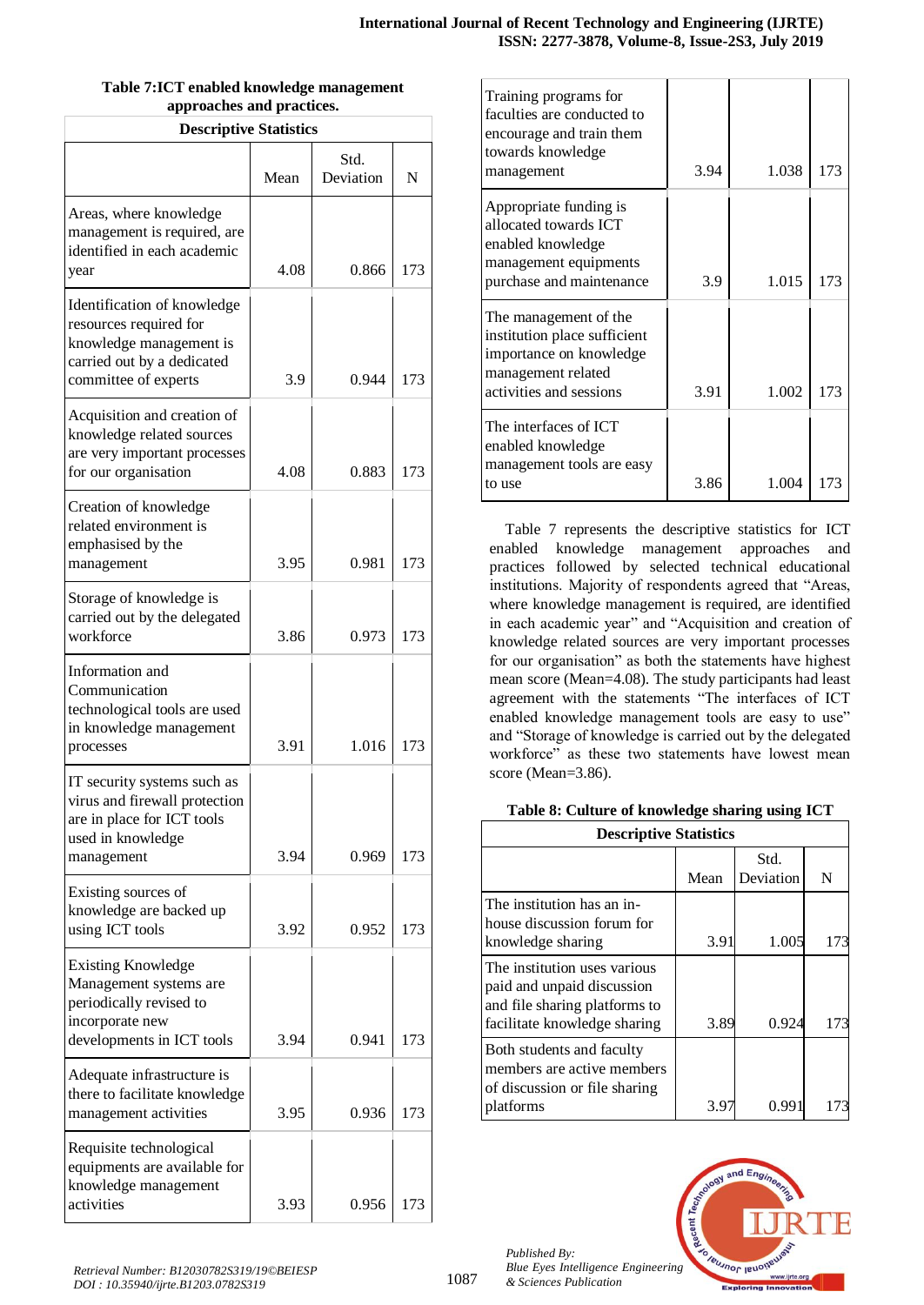| The instituti006Fn has an<br>interactive knowledge                                                             |      |       |     |
|----------------------------------------------------------------------------------------------------------------|------|-------|-----|
| management intranet site                                                                                       | 3.87 | 1.026 | 173 |
| Meetings and workshops are<br>organised to share knowledge<br>among students and faculty                       |      |       |     |
| members                                                                                                        | 4.01 | 0.97  | 173 |
| Majority of students actively<br>participate in educational                                                    |      |       |     |
| discussion forums                                                                                              | Δ    | 0.976 | 173 |
| Speakers and experts from<br>various fields are invited by<br>the institution to have                          |      |       |     |
| sessions with students                                                                                         | 4.08 | 0.934 | 173 |
| There are specific time slots<br>in the academic schedule<br>where the students have<br>discussion or learning |      |       |     |
| sessions over the internet                                                                                     | 3.8  | 1.082 | 173 |
| Periodic industry and<br>institution collaborated<br>sessions and seminars are<br>organised for various        |      |       |     |
| departments                                                                                                    | 3.97 | 1.017 |     |

Table 8 describes the descriptive statistics for culture of knowledge sharing in the selected educational institutions. Respondents agreed that "Speakers and experts from various fields are invited by the institution to have sessions with students" as this statement has the highest mean score (Mean=4.08). Majority of the respondents were least agreeable towards the statement "There are specific time slots in the academic schedule where the students have discussion or learning sessions over the internet" and hence the statement got lowest mean score (Mean=3.80).

**Table 9:Faculty interaction and perception towards**   $ICT$ 

| <b>Descriptive Statistics</b>                                                                                        |      |                   |     |  |
|----------------------------------------------------------------------------------------------------------------------|------|-------------------|-----|--|
|                                                                                                                      | Mean | Std.<br>Deviation | N   |  |
| Knowledge sharing is a<br>strength to the organisation<br>and to the country                                         | 4.32 | 0.792             | 173 |  |
| Interpersonal relationship<br>among the faculties<br>strengthens due to<br>knowledge sharing                         | 4.18 | 0.854             | 173 |  |
| Learning abilities of faculties<br>also increase due to<br>knowledge management                                      | 4.22 | 0.841             | 173 |  |
| Sharing of knowledge among<br>faculty members enhances<br>overall skills of faculties<br>involved in the discussions | 4.21 | 0.802             |     |  |

| Most of the faculties are.<br>adequately trained for ICT<br>enabled knowledge<br>management                               | 3.91 | 0.929 | 173 |
|---------------------------------------------------------------------------------------------------------------------------|------|-------|-----|
| Regular faculty development<br>and training programmes are.<br>effective for the knowledge<br>management practices of the |      |       |     |
| institution                                                                                                               | 4.07 | 0.873 | 173 |
| Meeting of faculties from<br>different institutions is<br>desirable for knowledge<br>sharing and knowledge                |      |       |     |
| management                                                                                                                | 4.16 | 0.845 | 173 |
| There should be a dedicated<br>forum for knowledge sharing<br>among the faculty members                                   |      |       |     |
| of various institutions                                                                                                   | 4.14 | 0.878 |     |

Table 9 describes the descriptive statistics for faculty interaction and perception towards ICT. Majority of the respondents agreed that "Knowledge sharing is a strength to the organisation and to the country" as the statement has the highest mean score (Mean=4.32). The statement "Most of the faculties are adequately trained for ICT enabled knowledge management" got the lowest mean score (Mean=3.91) as most respondents did not agree to the statement.

# **DISCUSSION**

Education is considered as the most important element for the successful living of life. The role of technical education is considered as a key of growth of India. India is considered as the largest pool of engineers who work in Multinational companies in large numbers for ensuring the growth of the country. The current study mainly focuses on the various kinds of knowledge management practices in the field of the technical educational institution and it also analyses the key areas especially in the technical education in a situation in which management of knowledge is the main focus. Furthermore, it also determines the various technical and knowledge management practices that provide strength to the human resources for ensuring the growth of the country (Thomas &Parayil, 2008). While making the focus on the research mythologies which has been used by the researcher, it was found that descriptive research is used and questionnaire or interviews has been used in order to collect the relevant information based on the selected topic. The discussion and conclusion section describes the various key findings and results which has been collected by the researcher and also determine the future scope of the study in an effective manner.

In order to examine the various results from the collection based on the selected topic such as Knowledge



*Published By: Blue Eyes Intelligence Engineering & Sciences Publication* 

1088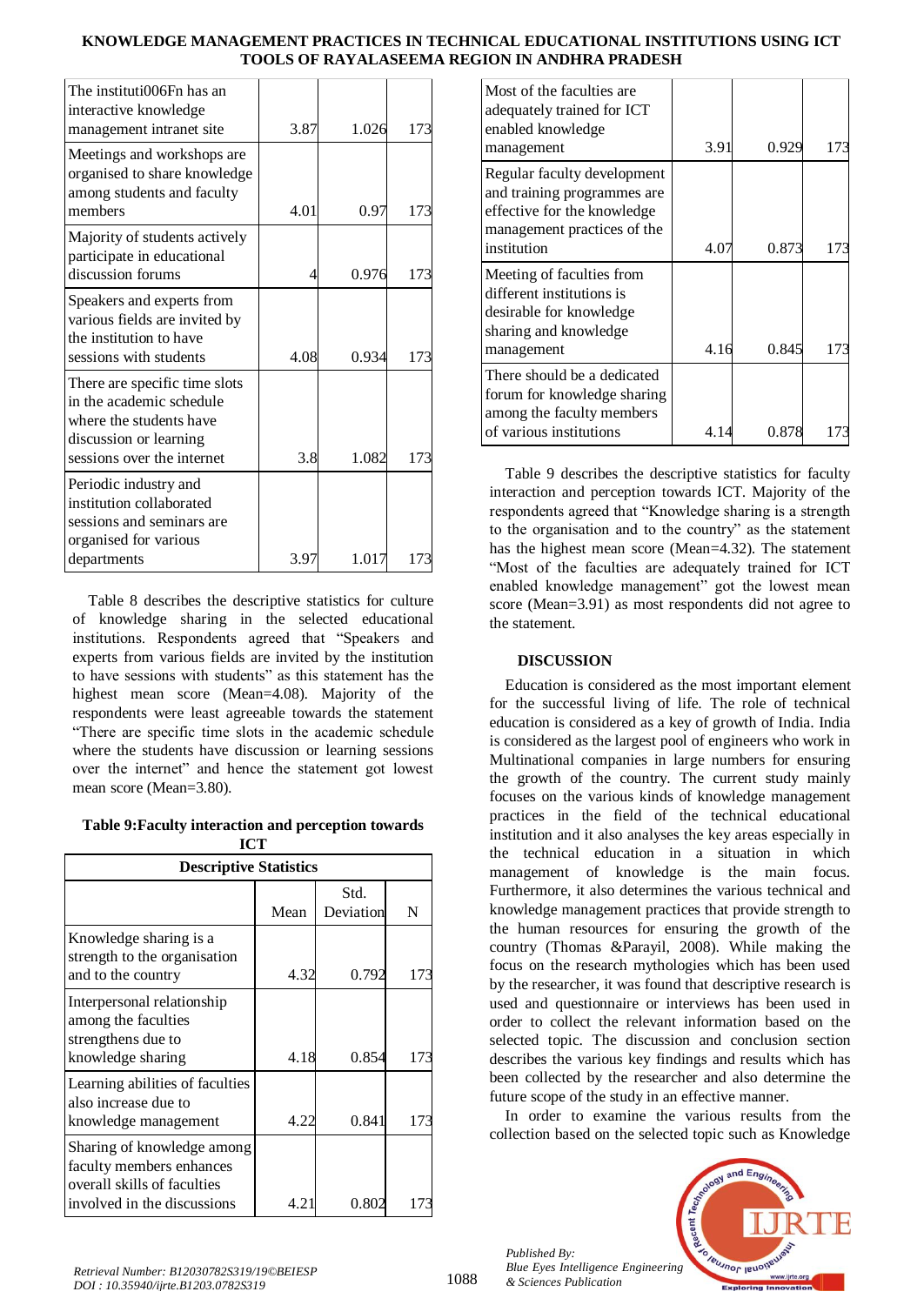Management Practices in Technical Educational Institutions using ICT tools with special refers to of Rayalaseema Region in Andhra Pradesh, the data has been collected on the basis of demographic section (Reddy, 2012). While making a focus on the data as per the gender, it was found that there were 173 respondents considered in the research study, in which 46.8% are male and 53.2% are female. Hence, it can be said that the majority of the participation level in favor of the female. Furthermore, to determine the age of the respondents, it was found that 97.7% of the participants were under the age group between 21-30 years old.

While examining the data based on the various branches of engineering courses offered by the institution, it was examined that there were 49.7% have computer science, 20.2% have electronic and telecommunication of branches of engineering course. It can be said that technical institutions are less as compare to computer science. Furthermore, to determine the primary source of teaching material defined that result that 56.5% of the institution highly prefers textbooks and there were only 35% who refer notes. To determine the internet and Wi-Fi facilities provided by the institution, the data showed the result that 60.1% institution have the internet and Wi-Fi facility for the students and there were 51.4% of the students who in favor of access the internet facility in the institution.

While making focus on knowledge management system, the data showed the results that there were 68.8% of the respondents who were in favour that institutions have their own active knowledge management system and 15% of the respondents who were in against the statement that some of them in situations have not their own knowledge management system (Rajasekaran, 1993). In addition to this, by analyzing the data gathered, it was found that educational institutions give emphasis to learning by any means. The institutions do not force standardised educational methods if the students are found to be learning through other mediums. The institutes follow certain approaches for implementation of knowledge management system. During the starting of each academic year, areas where knowledge management is required are identified. The institutions also place greater emphasis on acquisition and creation of knowledge related sources. However, most institutions do not have delegated workforce to overlook the process of knowledge management system or reserve the gathered knowledge. The interfaces of ICT enabled knowledge management tool is not convenient for most users and although training programs on knowledge management system are arranged for students and faculties, their applicability and reliability are not guaranteed. However, knowledge management system does help in learning process of both students and the faculties. Educational institutions conduct periodic seminars on various subjects and experts are invited to share their knowledge. These activities help all involving parties and also help in institution and industry collaboration. Hence, it can be said that knowledge management practices in Technical education institutions using ICFT tools make a great impact on the education level of the students (Rao, 2011).



**Figure 1: Proposed framework for effective Knowledge management system**

From the gathered data and subsequent analysis certain factors are found to be important for effective implementation of knowledge management system. Interactive infrastructure is paramount for a knowledge management system where the students and faculties can communicate and share knowledge. Training programs are necessary to familiarise the students and faculties with the knowledge management platform. External expert collaboration brings outside and vast auxiliary knowledge to the institution that the internal providers may be lacking in. Apart from interactive infrastructure at least one dedicated forum should be commissioned by institutions where students and faculties can communicate with themselves and with external parties. Seminars and workshops are different from traditional classroom teaching methods. Here the students can learn from invited experts or even can share knowledge among themselves by focusing on any particular area through creative endeavours.

## **CONCLUSION**

From the above detailed, it can be concluded that knowledge management in an institution of higher learning plays an important role which includes communication unity practices, learned lessons, formal training, social interaction that helps the students for ensuring the future growth in their life. Considering ICT for knowledge control in technical institutions in India, there's scarcity of research on the subject and relating Rayalaseema place, none exists. The relevance and importance of ICT for technical schooling in India is undeniable. However, in the absence of high-quality research, the state of ICT enabled understanding control practices and its related traits which include influences and barriers are unknown. These studies can bridge that gap and provide guidelines for improvement of ICT enabled understanding of management practices. Thus, it is less entail to build up an effective IT strategy knowledge management system in engineering colleges and apply the acquired knowledge wherever necessary.



*Published By:*